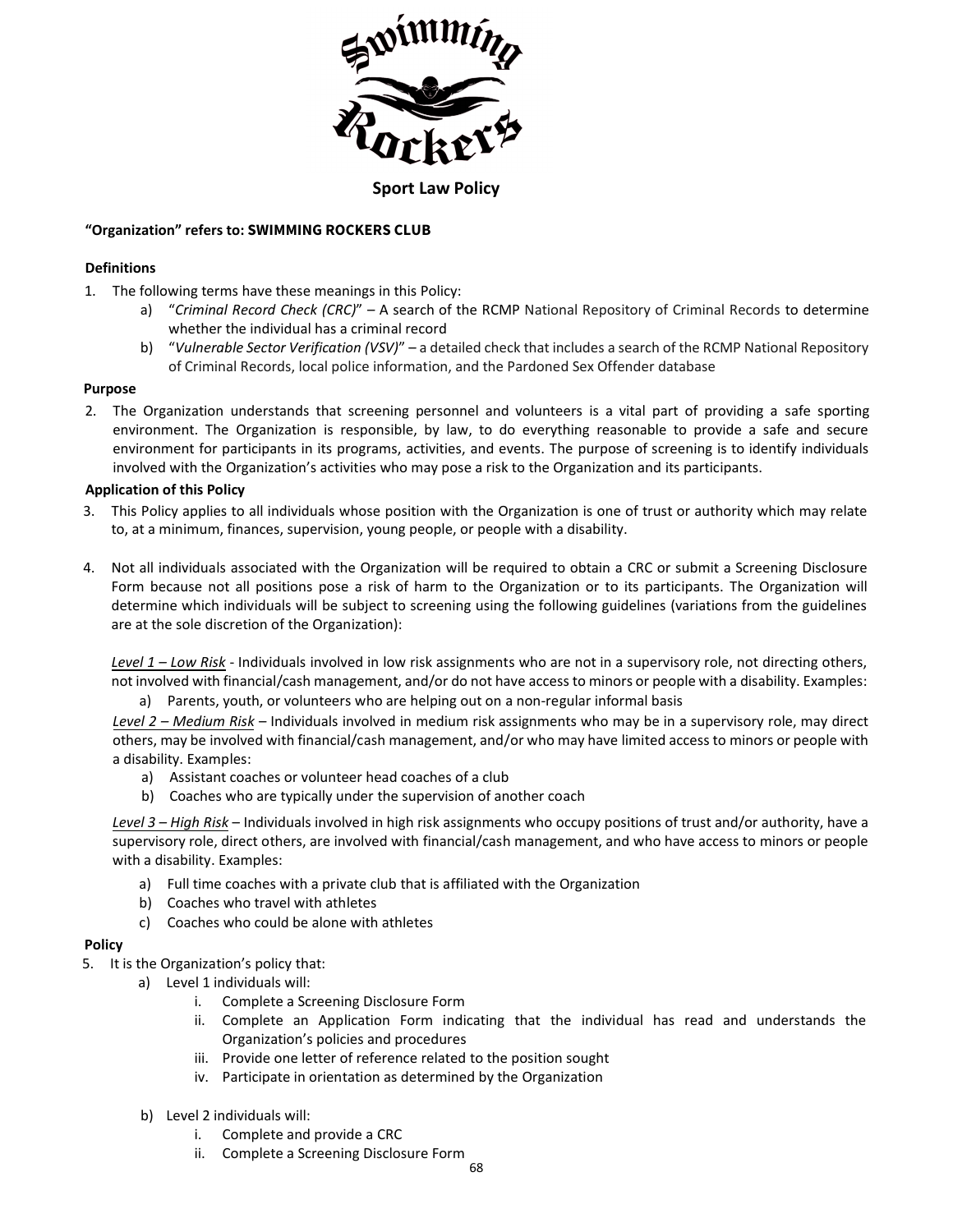- iii. Complete an Application Form indicating that the individual has read and understands the Organization's policies and procedures
- iv. Provide one letter of reference related to the position sought
- v. Participate in orientation as determined by the Organization
- vi. Provide a driver's abstract, if requested
- c) Level 3 individuals will:
	- i. Complete and provide a CRC and VSV
	- ii. Complete a Screening Disclosure Form
	- iii. Complete an Application Form indicating that the individual has read and understands the Organization's policies and procedures
	- iv. Provide one letter of reference related to the position sought
	- v. Participate in orientation as determined by the Organization
	- vi. Provide a driver's abstract, if requested
- d) Failure to participate in the screening process as outlined in this policy will result in the individual's ineligibility for the position sought.
- e) When the Screening Committee is of the opinion that, notwithstanding a conviction, a person can occupy a position within the Organization without adversely affecting the safety of the Organization, any individual, athlete, or member of the Organization through the imposition of such terms and conditions as are deemed appropriate, the Screening Committee may approve an individual's participation.
- f) If an individual subsequently receives a conviction for, or is found guilty of, an offense they will report this circumstance immediately to the Organization.
- g) If an individual provides falsified or misleading information, the individual will immediately be removed from his or her position and may be subject to further discipline in accordance with the Organization's *Discipline and Complaints Policy.*

### **Screening Committee**

- 6. The implementation of this policy is the responsibility of the Organization's Screening Committee which is a committee of three (3) to five (5) members appointed by the Organization. The Organization will ensure that the members appointed to the Screening Committee possess the requisite skills, knowledge and abilities to accurately assess CRCs, VSVs. and Screening Disclosure Forms and render decisions under this Policy. Quorum for the Screening Committee will be three members.
- 7. The Organization may remove any member of the Screening Committee. When a position on the Screening Committee becomes vacant, either because a member has been removed or because a member has resigned, the Organization will appoint a replacement member.
- 8. The Screening Committee will carry out its duties, in accordance with the terms of this policy, independent of the Board.
- 9. The Screening Committee is responsible for reviewing all CRCs, VSVs, and Screening Disclosure Forms and, based on such reviews, making decisions regarding the appropriateness of individuals filling positions within the Organization. In carrying out its duties, the Screening Committee may consult with independent experts including lawyers, police, risk management consultants, volunteer screening specialists, or any other person.

### **How to Obtain a Criminal Record Check or Vulnerable Sector Verification**

- 10. Although a CRC may be obtained online from a third-party provider, individuals may only obtain a VSV by visiting an RCMP office or police station, submitting two pieces of government-issued identification (one of which must have a photo), and completing any required paperwork. Fees may also be required and may be reimbursed by the Organization upon the submission of a legitimate receipt and volunteer expense form.
- 11. Fingerprinting may be required if there is a positive match with the individual's gender and birth date.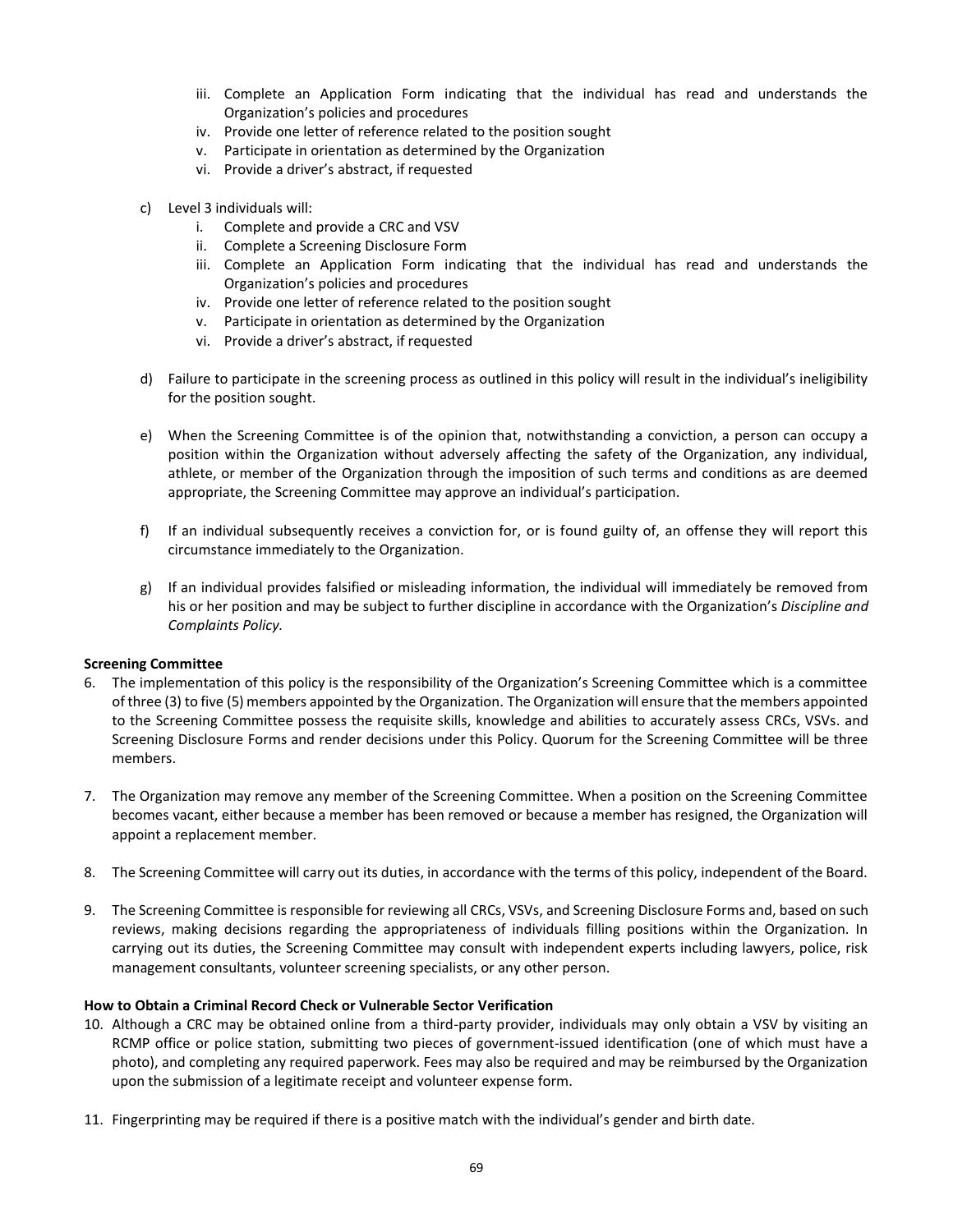## **Procedure**

12. The Screening requirements defined in this policy will be submitted to the Organization in an envelope marked "Confidential":



- 13. If required, the Organization will provide a letter confirming the potential position within the Organization.
- 14. Individuals who do not undertake the screening requirements required by this policy will receive a notice to that effect and will be informed that their application and/or position will not proceed until such time as the screening requirements are followed.
- 15. The Screening Committee will review all submitted documents and determine if the individual has committed a relevant offense.
- 16. Subsequent to its' review, the Screening Committee, by majority vote, will:
	- a) Approve an individual's participation; or
	- b) Deny an individual's participation; or
	- c) Approve an individual's participation subject to terms and conditions as the Screening Committee deems appropriate
- 17. If an individual's documents do not reveal a relevant offense, the Screening Committee will advise that the individual is eligible. If an individual's documents reveal a relevant offense, the Screening Committee will render its decision and provide notice of its decision. After providing notice, the Screening Committee will return or destroy the CRC or VSV.
- 18. CRCs are valid for a period of three years, VSVs are valid forever (because no new names are being added to the database that the VSV searches), and Screening Disclosure Forms must be completed on an annual basis. However, the Screening Committee may request that an individual provide a CRC or a Screening Disclosure Form for review and consideration at any time. Such request will be in writing and reasons will be provided for such a request.

### **Relevant Offenses**

- 19. Provided a pardon has not been granted, the following examples are considered to be relevant offenses:
	- a) If imposed in the last five years:
		- i. Any offense involving the use of a motor vehicle, including but not limited to impaired driving
		- ii. Any offense for trafficking and/or possession of drugs and/or narcotics
		- iii. Any offense involving conduct against public morals
	- b) If imposed in the last ten years:
		- i. Any crime of violence including but not limited to, all forms of assault
		- ii. Any offense involving a minor or minors
	- c) If imposed at any time:
		- i. Any offense involving the possession, distribution, or sale of any child-related pornography
		- ii. Any sexual offense
		- iii. Any offense involving theft or fraud

### **Records**

20. All records will be maintained in a confidential manner and will not be disclosed to others except as required by law, or for use in legal, quasi-legal, or disciplinary proceedings.

### **Criminal Convictions**

- 21. An individual's conviction for any of the following *Criminal Code* offenses may result in expulsion from the Organization and/or removal from designated positions, competitions, programs, activities and events upon the sole discretion of the Organization:
	- a) Any offense of physical or psychological violence
	- b) Any crime of violence including but not limited to, all forms of assault